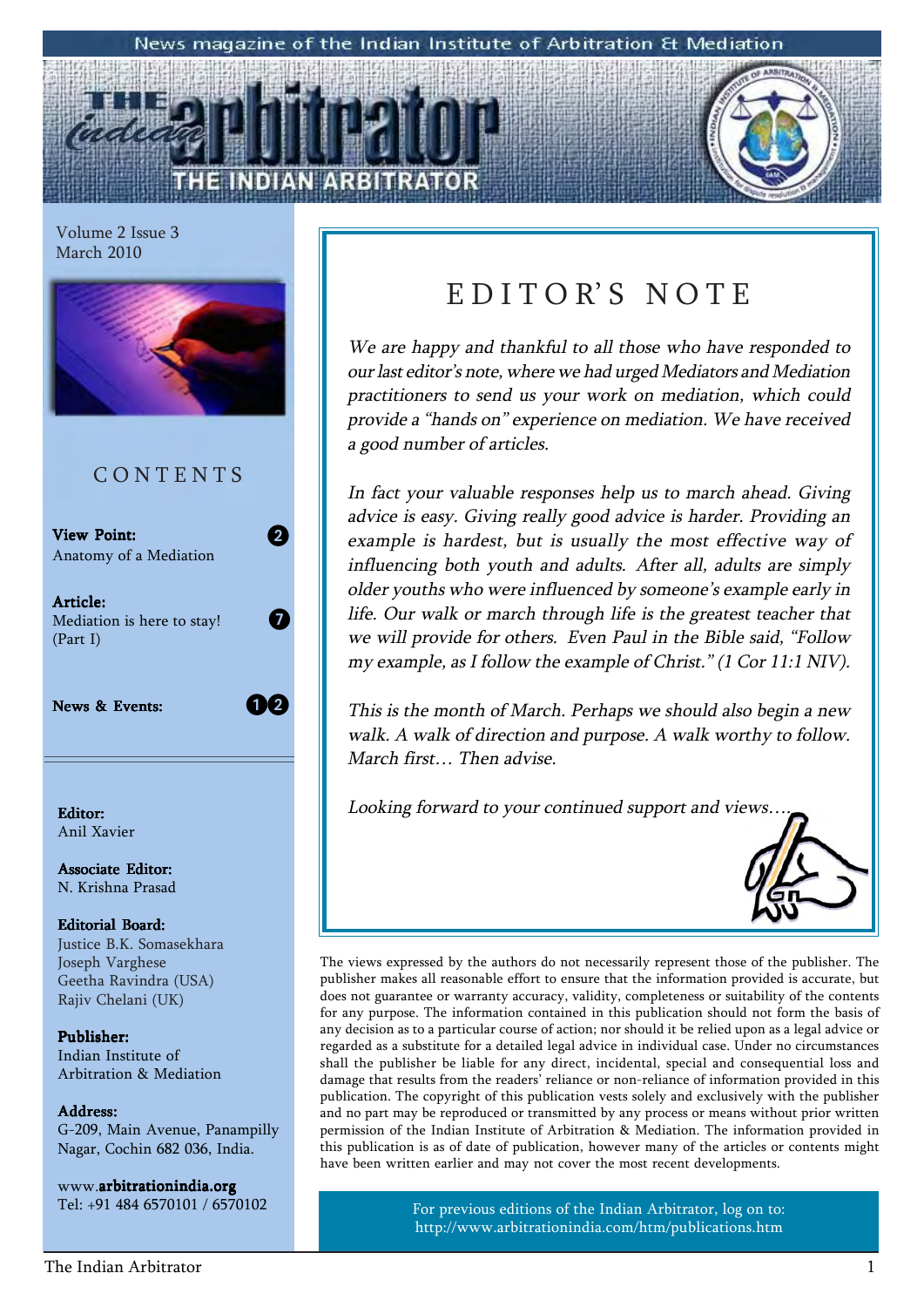# $DOT$

### Anatomy of a Mediation: What to Expect, How to Prepare & How to Win : JEFF & HESHA ABRAMS, JD

Mediation is a tool designed to be used at strategic times and for specific purposes. It is a process designed to facilitate a negotiated solution to a dispute. Mediation allows the parties to retain control of the outcome rather than relinquishing the power of decision to a judge, jury,

or panel of arbitrators. The following is a summary of a caucus based model of mediation.

#### PRE-MEDIATION

Selecting a mediator with the right process skills is an important step. There are as many different "styles" of mediation as there are mediators. Some mediators are more facilitative, viewing their role as a facilitator of negotiations.

Others more directive, preferring to direct the negotiations with a view toward evaluating the value of the claim for the parties. Find out about your mediator. What kind of experience does he/she have? What kind of training have they received? How will the mediation be conducted? Will the mediator use joint meetings, private caucuses, or a

combination of both? Think about what you want in a mediator.

How much does the mediator know about securities matters? More importantly, is the neutral skilled in applying mediation techniques? Learn as much as you can about the environment and the mediator in advance of the mediation.

Have a private conversation with your mediator. Start to inform her about the case. Begin to work on your

Unlike judicial or arbitration procedures where exparte contact is prohibited, the essence of mediation (what helps a mediator work his magic) is the ability to speak with one party outside the presence of the other.

communication skills. Are you worried about having private conversations with the mediator? Unlike judicial or arbitration procedures where exparte contact is prohibited, the essence of mediation (what helps a mediator work his magic) is the ability to speak with

one party outside the presence of the other. The mediator, as a shuttle diplomat, can help the parties barter both information and settlement offers. A conversation with the mediator before the formal session can be very valuable in setting the stage for a successful negotiating session. Always be sure to confirm confidentiality of your communications from the beginning of the first conversation.

#### PREPARATION IS KEY

Spend time analyzing the case from different perspectives using the following suggested outline. A seasoned mediator will be exploring these areas during the mediation.

o Prepare a ten minute summary of your case:

> Facts-Undisputed and disputed Law—Undisputed and disputed Key witnesses and other proof Damages

- o Summarize your opponent's case as noted above. A good advocate can argue both sides!
- o Describe the strengths and weaknesses of your case. Do not pull any punches.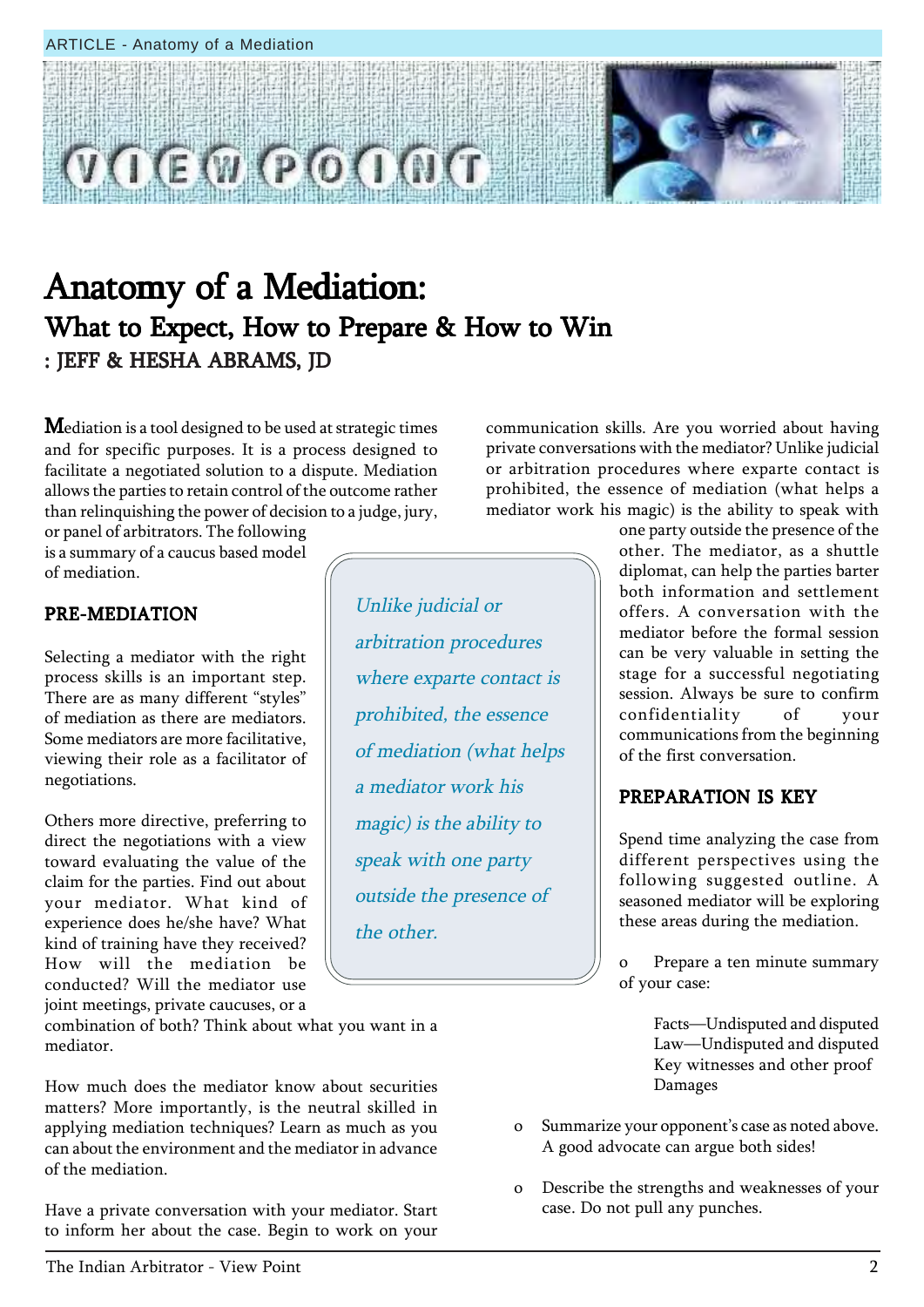- o Describe the strengths and weaknesses of your opponent's case.
- o Identify your client's interests (expressed or, as more often the case, unexpressed) $\tilde{ }$  i.e., what does the client need $\tilde{}$  what are motivating factors that underlie the dispute~ why settle the case at all?
- o Identify the interests, expressed and unexpressed, of the other party.
- o Review the alternatives to reaching an agreement (i.e., assuming there is no settlement and the matter must go to trial or arbitration).

Ask yourself:

What is the likely outcome (assess some numerical probability)?

What are the expected fees and costs (and the value of lost opportunity time)?

How long must they wait until final disposition?

Do some "reality testing" with your client.

- o Are there any unresolved procedural matters that would be dispositive of the case? If so, how does this impact your desire or willingness to settle?
- o What is the relationship between the parties? Has there been any past or current business dealing? Is there any desire for a future relationship? Can anything be done to improve or preserve the relationship?
- o What is the relationship between the advocates? Can anything be done to improve that relationship? How effective is the line of communication between the parties and between the counsel?
- o What is the history of settlement negotiations?
- o What obstacles to settlement have you observed?
- o Does your client have authority to settle the dispute? Does the opposing party representative

Plan a negotiating strategy with your client. Think about appropriate parameters for settlement and the kind of information you need to influence your decisions.

have similar authority? Are there other factors affecting the negotiations, such as a spouse or supervisor "leaning" on the party, the precedential value of the case, the publicity factor, etc.?

o What are some creative options for settlement? Donít be concerned with whether the other party would find them acceptable.

Do some brainstorming. A resolution is not confined to the sort of "relief" available in court or arbitration. Be creative and expansive.

- o What external standards could be applied to the options to frame them as fair and legitimate in the eyes of all concerned parties?
	- o If the settlement is objectively "fair," it is more likely to be acceptable.
	- o What proposals for settlement do you think your client would be willing to make? What proposals do you think the other side would be willing to make? How do you think the other will react to your negotiating strategy?

At this point, you have organized your thoughts and can now focus on your presentation and strategy.

- o Prepare a confidential mediation booklet, (5 to 15 pages) similar to a settlement brochure. Make copies for you, your client, and the mediator, tabbed with sections to show:
	- summary of the case
	- liability analysis
	- summary of damages
	- √ operative live pleading, dispositive pending motions & most pertinent case law, if applicable (highlighted for ease of reference)
	- representative sample of key documents (highlighted) or photographs
	- $\sqrt{\phantom{a}}$  excerpts of pivotal testimony, etc.
- o You may want to send a separate settlement brochure (without confidential information) to the other party in advance of the mediation. If you do so, do not draw "lines in the sand" by making intractable and unyielding demands.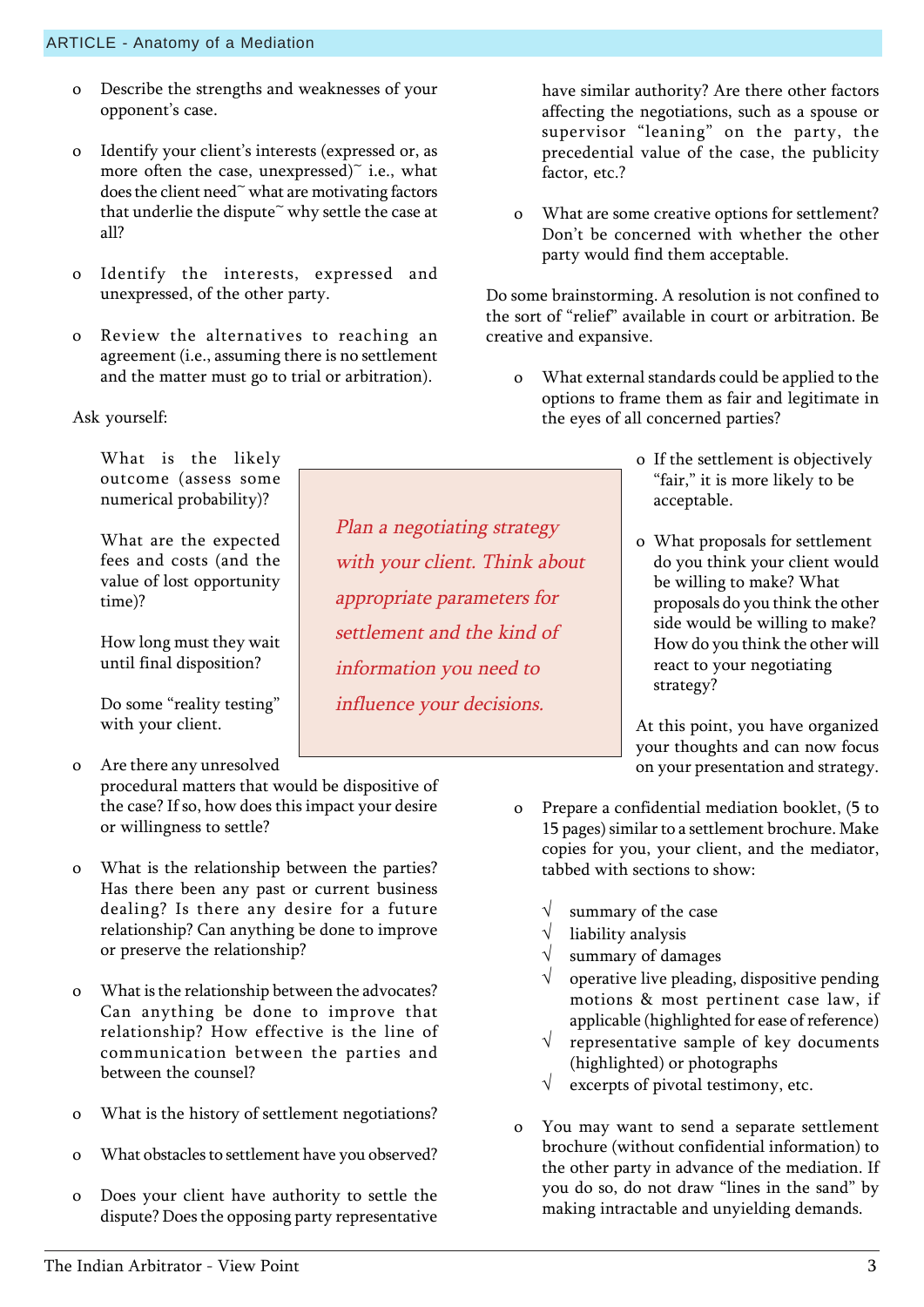- o Send materials for mediator to review at least ten (10) days before session.
- o Be sure that your party or party representative will be present for the entire mediation (reserve the full day) and that the part has FULL authority to settle the case (not just a "bottom line"). Make certain that others who may influence the decision are available, even if by telephone, on the day of the mediation.

#### HOW WILL YOU NEGOTIATE?

Plan a negotiating strategy with your client. Think about appropriate parameters for settlement and the kind of information you need to influence your decisions. A mediation session may uncover new information and reveal different perspectives. Therefore, come with an open mind and a willingness to be flexible. At the same time, it is good practice to think about a negotiating strategy for your moves.

The mediator is condensing weeks or months of negotiation into a single day (mediation is sometimes called "Turbocharged Negotiation"). Do not set your negotiating plan in concrete. Avoid setting absolute "bottom lines" with your client or "saving face" later can be a real obstacle to settlement. Remain flexible with the process. Never let the mediator control your side of the negotiation. You and your client are in charge. However, it is always helpful to consider an integrative or collaborative approach to the negotiation.

A great deal of the mediation training curriculum is negotiation theory and practice. Utilizing the paradigm of mediator as a "guest" at a negotiation, mediators must know about the process of negotiation to aid the parties.

We use an acronym, CAIROS, to demonstrate essential principles of interest based negotiation.

"C" stands for "Communication." Good negotiators ask themselves "what do we want to learn from the other side" and "what messages do we want to send to the other side." Negotiators appreciate the importance of asking questions  $-$  both to obtain essential information as well as to persuade the other side to "come about" in their thinking.

"A" stands for "Alternatives." Good negotiators always focus on the alternative to reaching an agreement, or the consequences of a failed negotiation. What are the risks of the trial or arbitration? What might happen? Consider the whole array of possibilities and not just the "best case" scenario. What are the real and imagined costs?

"I" stands for "Interests." Good negotiators look at the interests and needs of all participants in a negotiation. Collaborative negotiators avoid the tendency to focus on positions, which are invariably at opposite ends of the spectrum. Most people erroneously assume that there are only opposing interests at stake. In fact, there is often a great deal of commonality between the interests of the parties, starting with a common interest to negotiate a settlement and avoid the alternative. Negotiators build on common ground. Interest analysis leads to creative problem solving.

Everyone acts to some degree out of a sense of self interest. How are the needs of the participants going to be satisfied? To the extent that an agreement addresses such interests, it is more likely to be acceptable and honored in the long run.

"R" stands for "Relationship." Good working relationships are the key to productive interactions in negotiations, business, family and personal life. Negotiators ask themselves what can be done to improve the relationship? How can we create a positive working environment?

"O" stands for "Options." Options generation is a creative process. True brainstorming involves a suspension of judgment. It requires abandonment of positional thinking, the "either or" dilemma. We assume the pie is expandable, that we can create value.

"S" stands for "Standards." Good negotiators look for objective external standards as a formula or rationale for their proposals. On what basis shall we decide? A search for standards is attempting to apply objectivity and fairness to a proposal, making it more palatable to the other side.

Of course not all elements of interest based negotiation are present in every engagement. Experience has shown that a successful integrative solution is more likely to be achieved when these six factors are present.

#### AT THE MEDIATION SESSION: JOINT SESSION

The mediator's opening statement is designed to set a specific tone and is likely to include the following:

- o Introductions by the persons present
- o A summary of the mediator's background and experience
- o A discussion of the mediator's role as distinguished from a judge, arbitrator, neutral case evaluator, or fact finder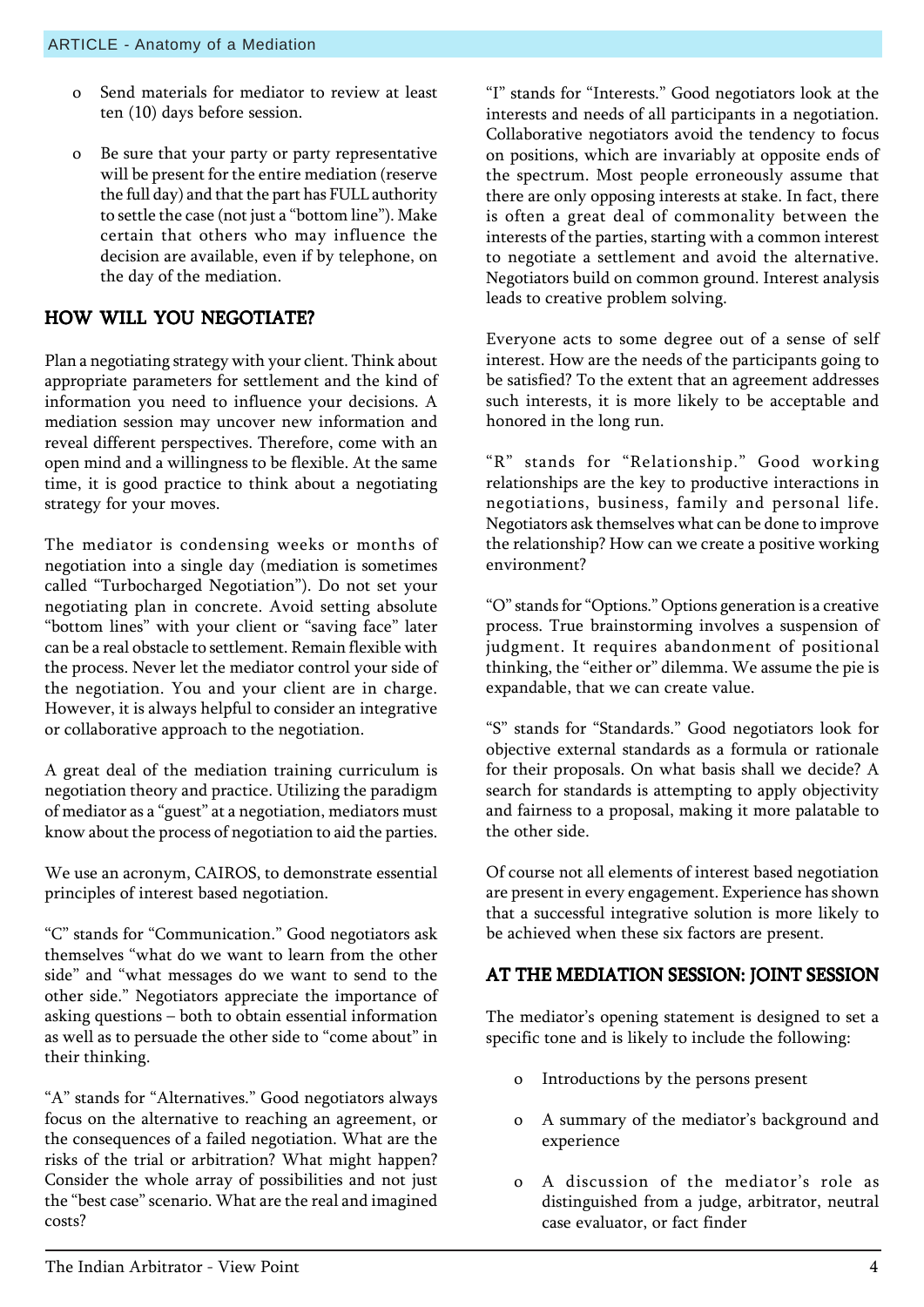#### ARTICLE - Anatomy of a Mediation

- o A presentation on the voluntary and confidential nature of the process
- o An outline of how the day is likely to proceed and a summary of the ground rules
- o A solicitation of the participants to negotiate in good faith and the signing of the Mediation Agreement
- Opportunity for opening statements

#### GIVING YOUR OPENING STATEMENT

The target of persuasion is not the mediator. The one who must find your arguments convincing is the party who must compromise their claim (or defense). It makes sense to address your remarks, with due respect, to the other party. Politely demonstrate that you mean business, that you will take this "all the way" if you must, but let them know that you are here in good faith to negotiate a fair settlement. This is not the place for grandstanding but it is an opportunity to communicate. Keep your objective in  $mind - to$  negotiate in a manner that will ultimately lead to both parties agreeing upon a resolution. Be direct, concise, and clear.

When the opposing party or counsel has completed their presentation, ask open ended questions to clarify any matters. Communicate to the other side that you understand their interests. There is a difference between understanding and agreeing. If you can articulate their perspective (and do so in their presence), you are closer to achieving a meaningful settlement.

- o Cover only key points do not be distracted by subsidiary issues that, in all likelihood, will never be resolved. The whole is greater than the sum of its parts.
- o Be courteous, and persuasive
- o Practice active listening skills (an excellent beginning is to restate what the other said to show you fully understand-although not necessarily agree—with the other's point of view).

Consider allowing your party to speak on his/her own behalf

- o Showcase the ability of the party to tell their story.
- o It is a cathartic experience to relate your story to the other side  $-$  without filters or interruptions.

o Involve the party in the mediation process and thereby create "ownership" of the dispute and ultimate resolution.

Opening presentations are rarely waived. In some cases, where the emotional well being of the client demands or where an incendiary comment may torpedo the resolution process, the mediation may begin in private sessions (called caucuses).

#### FIRST CAUCUS PRIVATE SESSION

This is primarily an "information gathering" session by the mediator and the parties will have the opportunity to "vent," if needed, in this private setting.

- o Confirm that the mediator will maintain confidences.
- o Be candid and honest with the mediator.
- o Be prepared for a thorough analysis of case from your perspective as well as the perspective of the other party.
- o Be ready to analyze the alternative, the consequences of failing to reach agreement. Estimate cost and expenses, likelihood of recovery, range of probable outcomes, and other aspects associated with continued conflict.
- o Brainstorm settlement options.
- o Begin the negotiation process. It is helpful to start the negotiations with a meaningful proposal. (Note: Some mediators do not request demands/offers until the second caucus.)
- o Opening demands/offers are just that—an opening, a beginning. A good proposal is supported by objective criteria or legitimate standards. It can be explained with reference to a rational basis or formula (not just a feeling). With every offer, it is helpful to consider what response you believe the proposal will elicit in the other party, and whether it will further the negotiation.
- o OPTIONS "Only Proposals That Include Others' Needs Succeed." Can you articulate a benefit to the other side?

#### SECOND (& LATER) CAUCUSES

The mediator will use these sessions to create momentum toward settlement by refocusing the parties on: previous areas of agreement, their underlying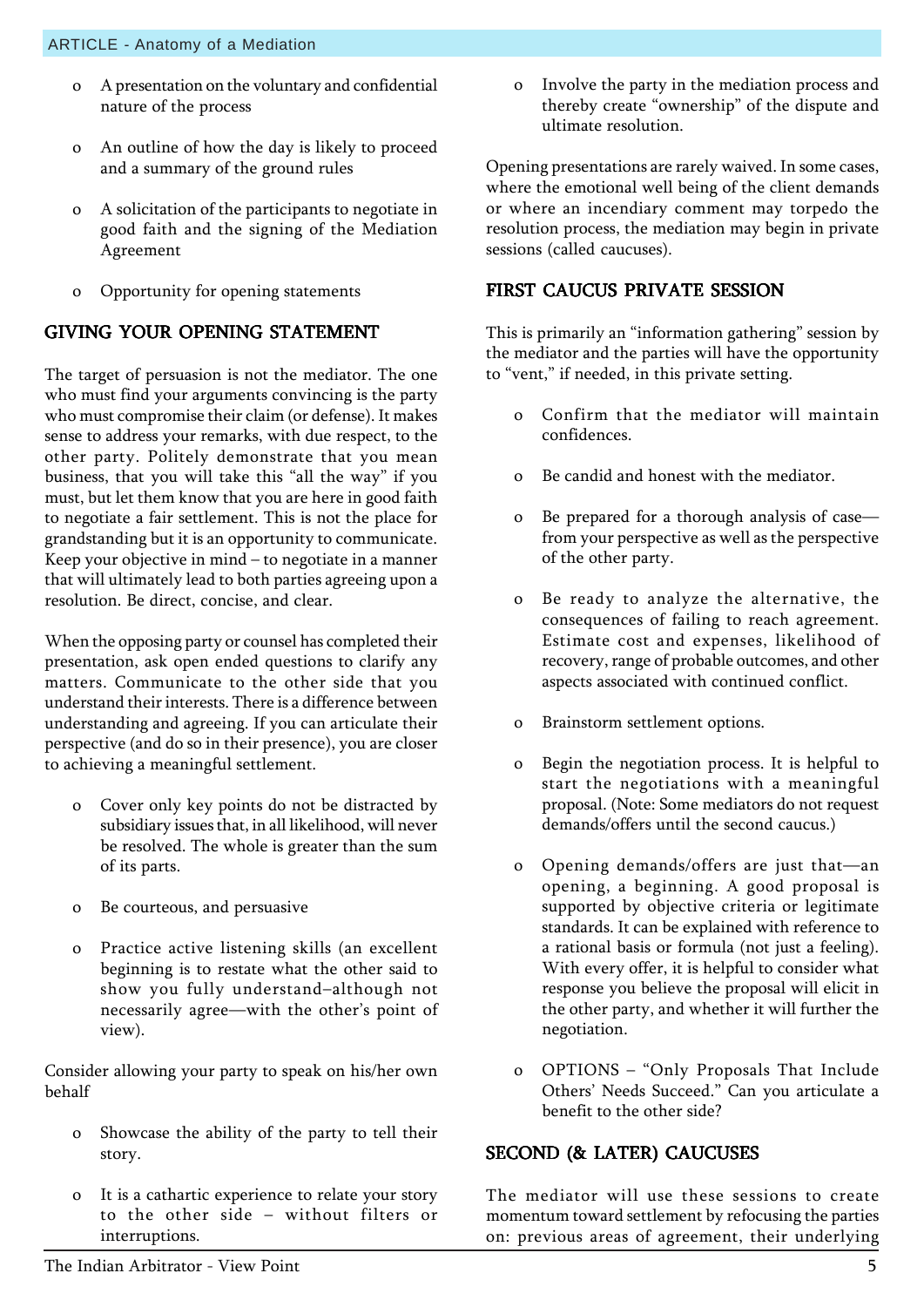#### ARTICLE - Anatomy of a Mediation

interests, the underlying interests of the other party, option analysis, risk analysis and transmittal of reasonable proposals.

- o Be willing to listen to different points of view.
- o Consider the information transmitted from the other side.
- o If appropriate, allow new information to influence your risk analysis/ settlement parameters.
- o Use the mediator as a sounding board for "reality" testing" and to "float" settlement proposals.
- o Be willing to explore creative solutions to the problem.

The mediator may give you assignments to work on between caucuses. You may be asked to explore the risk analysis in further detail and generate additional options for settlement that have not yet been proposed to the other side. As the caucus sessions continue, the mediator will build the momentum and assist in clarifying the common ground. Sometimes, the mediator will recommend a joint session to hammer out details.

#### CLOSURE (POST AGREEMENT)

The mediator may recall the parties to the joint session format if they have been in caucus to summarize essential terms of the agreement. Each participant will be asked if the mediator's summary was accurate and whether they agree that the matter has been settled.

Ask yourself:

- o Have all bases been covered—are there any loose ends? Do you have a binding and enforceable settlement?
- o Who will prepare the final documents—when & how transmitted?
- o What will happen if something breaks down in the post mediation phase?
- o How and under what circumstances should the mediator be brought into the discussions?

In order to avoid unanticipated problems occasionally created by "settlement remorse," it is good mediator practice to have the attorneys / representatives and the parties sign a memorandum of essential terms if more detailed memorization is deferred because of the constraints of time or technology. While not always practical, it would be great if the final settlement documents can be executed at the conclusion of the mediation. Sometimes a memorandum of understanding is used to establish the framework for the final papers. Let the mediator stay involved until completion.

Mediation is here to stay. More and more negotiators and advocates recognize the special role that a mediator can play to bridge differences and bring about solutions. As confidante to both sides, the mediator stands in a unique position to assess the likelihood of settlement, and as facilitator of negotiations, the mediator can do more than the parties may be comfortable doing on their own. Mediation works! Effective advocates make the process their own.

(Authors: JEFF and HESHA ABRAMS are nationally recognized mediators and trainers. Mediators with Abrams Mediation and Negotiation, Inc., Dallas, Texas USA. http:// www.abramsmediation.com, article copyright)



We would like to have your contributions. Articles should be in English. Please take care that quotations, references and footnotes are accurate and complete. Submissions may be made to the Journals Division, Indian Institute of Arbitration & Mediation, G-209, Main Avenue, Panampilly Nagar, Cochin - 682 036 or editor@arbitrationindia.com.

Publication of the Article will be the discretion of IIAM and submissions made indicates that the author consents, in the event of publication, to automatically transfer all copyrights thereof to the publisher of the IIAM Journal. In the case of submissions published elsewhere, submission made indicates that the author consents, in the event of publication, to automatically transfer this one time use to publish the copyrighted material to the publisher of the IIAM Journal.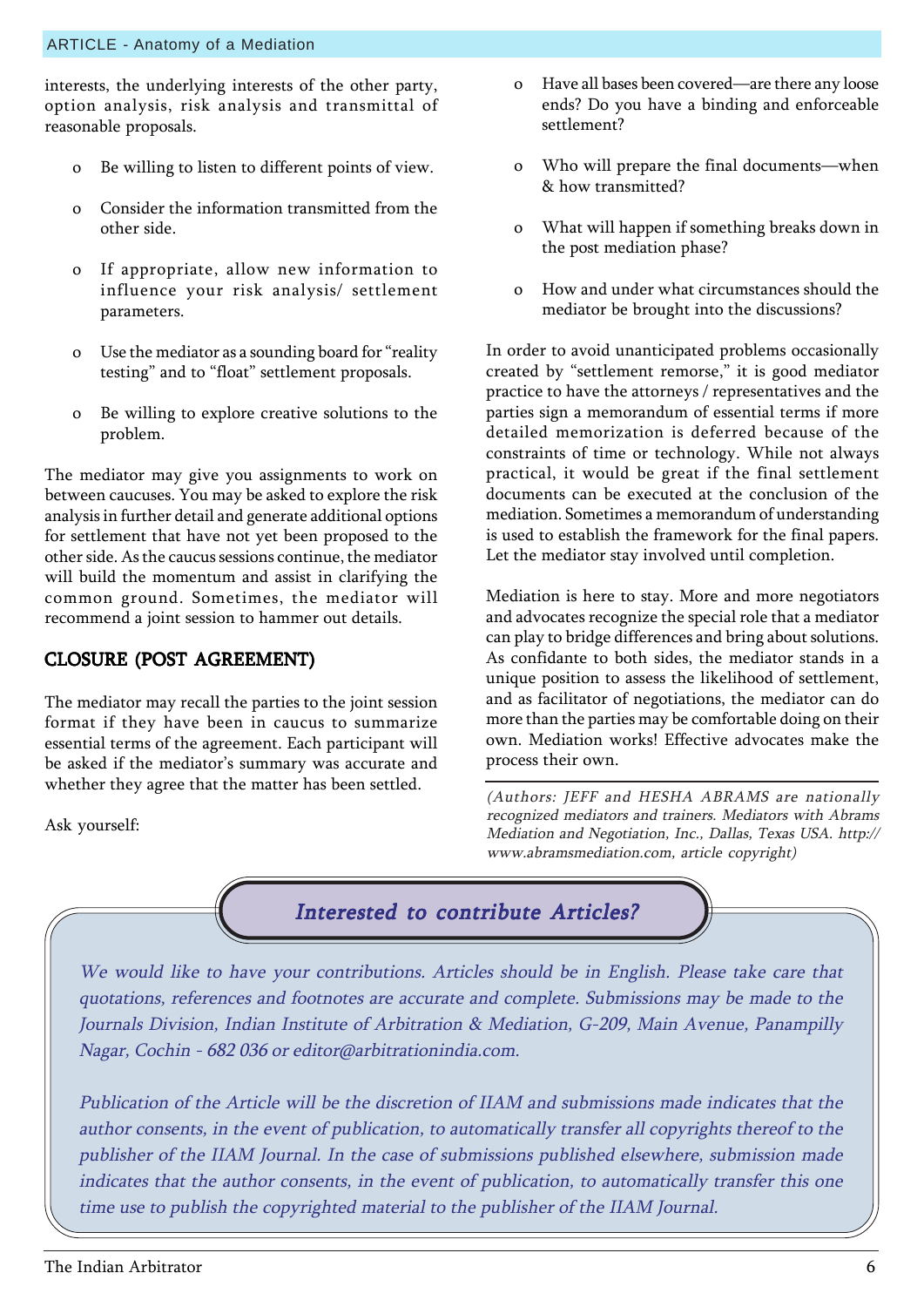

## Mediation is here to stay! - Part I

: ANIL XAVIER

Behind almost every human conflict someone feels dismissed, discounted, disenfranchised or disrespected. Unresolved tensions that may have simmered below the surface can resurface and make situations difficult.

#### CONFLICTS & DISPUTES:

Conflict is a part of life. Everyone has differing points of view and we all need to figure out how to live with each other. No matter how trivial the conflict, it causes serious stress for everyone involved. Many of us get into situations that are not as easy to get out of as they were to get into. These range from family clashes that seem simple to solve to full-blown legal issues.

No matter how we feel, think or believe, there is unity in our diversity. Finding that one thing we all have in common is the first step to solving any problem. No matter how far apart we are in our feelings, thinking or beliefs, finding that common ground would enable us to come together and find a solution that we all can live with.

People with problems, suffers from mental trauma and obviously yearns relief as quickly as possible preferably in an inexpensive way.

Most people imagine a dramatic courtroom battle when they think of resolving legal issues. What they may not realize is that court is not always the best place to settle a dispute between private parties. Former US Supreme Court Chief Justice Warren Burger has said,

#### (Footnotes) 1 "We the Nation" - Nani Palkiwala

"The notion that ordinary people want black-robed judges, well dressed lawyers and fine courtrooms as settings to resolve their disputes is incorrect. People with problems, like people with pain, want relief, and they want it as quickly and inexpensively as possible".<sup>1</sup>

In the past, parties in dispute often felt they had no choice but to take the matter to court. Now, a growing number of people are choosing another option that allows them to avoid the aggravation and expense of a lawsuit. People have started to realize that court is not always the best place to settle their disputes. They are looking at an option to find workable solutions by sitting down and talking face to face. The option is MEDIATION!

#### BEHIND DISPUTE RESOLUTION:

Behind almost every human conflict someone feels dismissed, discounted, disenfranchised or disrespected. Unresolved tensions that may have simmered below the surface can resurface and make situations difficult. Even if angry words are not spoken, an appearance of "peace" may not be truly peaceful at all. Underneath the still waters, there may be a turbulent bed of emotions. Mediation seeks to help parties find an authentic peace.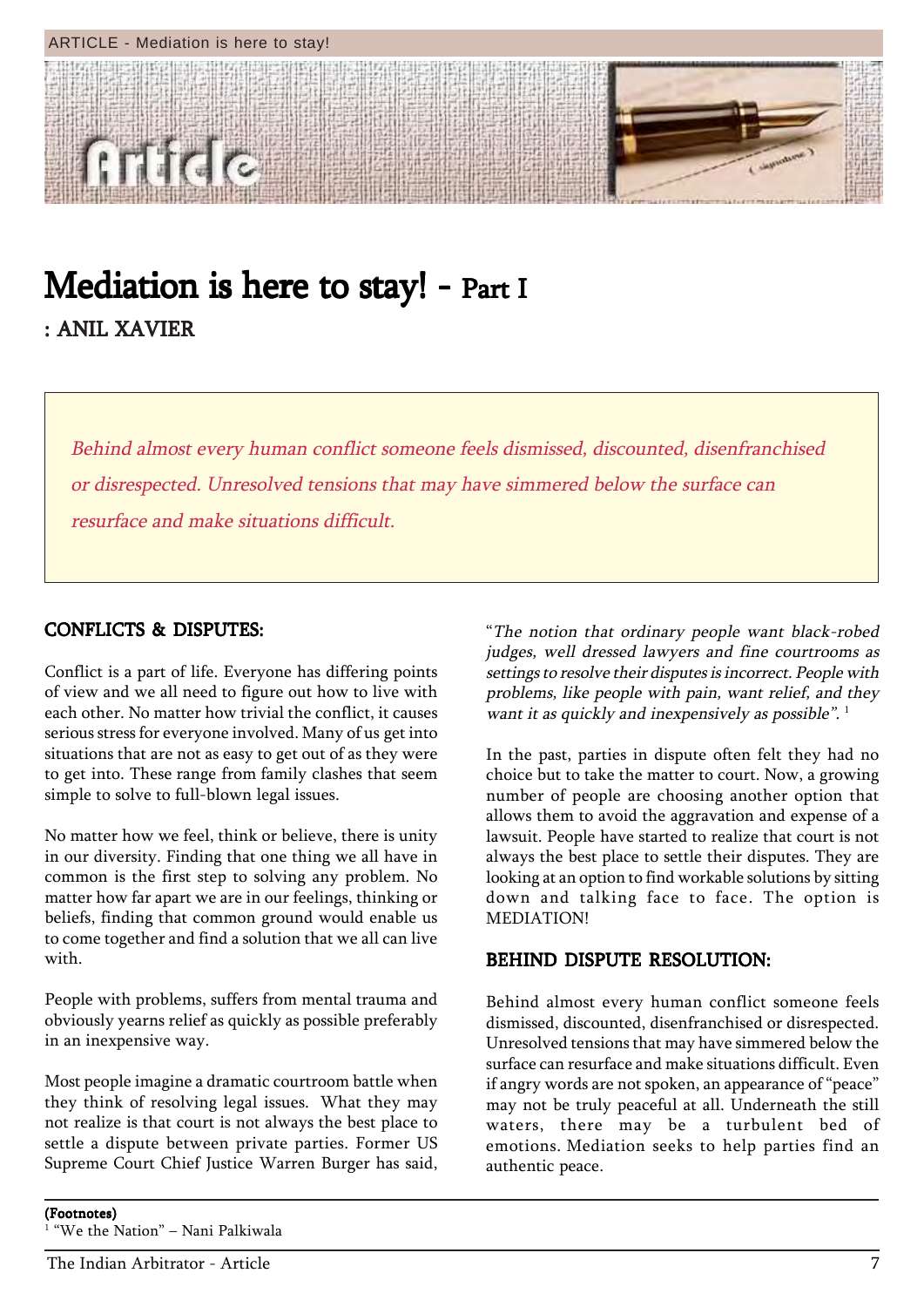#### ARTICLE - Mediation is here to stay!

Case adjudication or dispute settlement through conventional litigation system focus on rights and remedies and resolve the case, but not the problem. Mediation focuses on needs, empowerment, restructures perspectives or relationships and seeks to resolve the underlying problem. Law is being utilized as a modality for healing and helping, not only for resolving problems.

In our experience, we have seen that "an open mind and an extended hand will always work".

Imagine sitting in a room in one of three chairs. A second chair is filled by someone with whom you are in conflict. The third, by a person whose intention is to provide an empathic structure for what is present in the room. That third person creates a neutral space of openness, listens attentively and open-heartedly to each person, acknowledges the universal feelings and needs they are

expressing, supports the growing connection between the two as understanding emerges and develops, helps them open to new possibilities as they create solutions which take everyone's needs into consideration. That third person is the MEDIATOR!

#### THE MEDIATOR:

They are those who have been trained to work with people in these

situations. Mediators, as the name implies, mediate between two people or groups of people and help them to reach a solution which works for everyone involved.

Through the confidential private meetings with the parties, the mediator is able to understand the needs of the party and the mediator assists the parties to arrive at a "win-win" situation with an agreement in which the solution to the dispute is favorable to both parties and thus not only resolves the problem but also strengthen the relationship among them by giving a more humane verdict.

"Blessed are the peacemakers: for they shall be called the children of  $God$ <sup>21</sup>, the words may not be the same, but a similar philosophy exists in all religions. Reconciliation, love and peace have enormous moral, spiritual and ethical value.

Mahatma Gandhi has said, "My joy was boundless. I had learnt the true practice of law. I had learnt to find out the better side of human nature and to enter men's hearts. I realized the true function of a lawyer was to

unite parties riven asunder. The lesson was so indelibly burnt into me that a large part of my time during the 20 years of my practice as a lawyer was occupied in bringing about private compromises of hundreds of cases. I lost nothing thereby  $-$  not even money, certainly not my  $s$ oul<sup>?2</sup>

#### WHAT IS MEDIATION?

Of all mankind's adventures in search of peace and justice, mediation is among the earliest. Long before law was established or courts were organized, or judges had formulated principles of law, man had resorted to mediation for resolving disputes.

Mediation is a process of dispute resolution in which one or more impartial third parties intervenes in a conflict or dispute with the consent of the participants

and assists them in negotiating a consensual and informed agreement. It can also be said as a confidential process of negotiations and discussions in which a "neutral" third party or mediator assists in resolving a dispute between two or more parties.

Mediation presents the opportunity to express differences and improve relationships and mutual understanding, whether or not an

agreement is reached. It is generally considered to be a non-adversarial approach to the resolution of conflicts or disputes. The general role of the mediator is to facilitate communication between the parties, assist them on focusing on the real issues of dispute and to generate options that meet the respective parties' interests or needs in an effort to resolve the dispute.

The most important feature of Mediation is that it provides a solution that both parties can live with, instead of a verdict imposed by a court. Both parties are involved in suggesting possible solutions to the conflict.

Mediation is based on the voluntary cooperation and good faith participation of all parties. The mediator cannot force the parties to resolve their differences. But the mediator can help the parties reach a solution agreeable to both of them. If the parties work out all or some of their differences, the resolution - or agreement - is put in writing and signed by both the parties. Mediation may be able to plow beneath the surface of frequently vexatious litigations by addressing the underlying conflicts. The mediator acts as a bridge to iron the wrinkles of differences affecting the parties.

(Footnotes)

1 Matthew 5:9

"An open mind and an extended hand will always work".

 $^{\rm 2}$  "The Story Of My Experiments With Truth" – Mahatma Gandhi (Part II, Chapter XIV)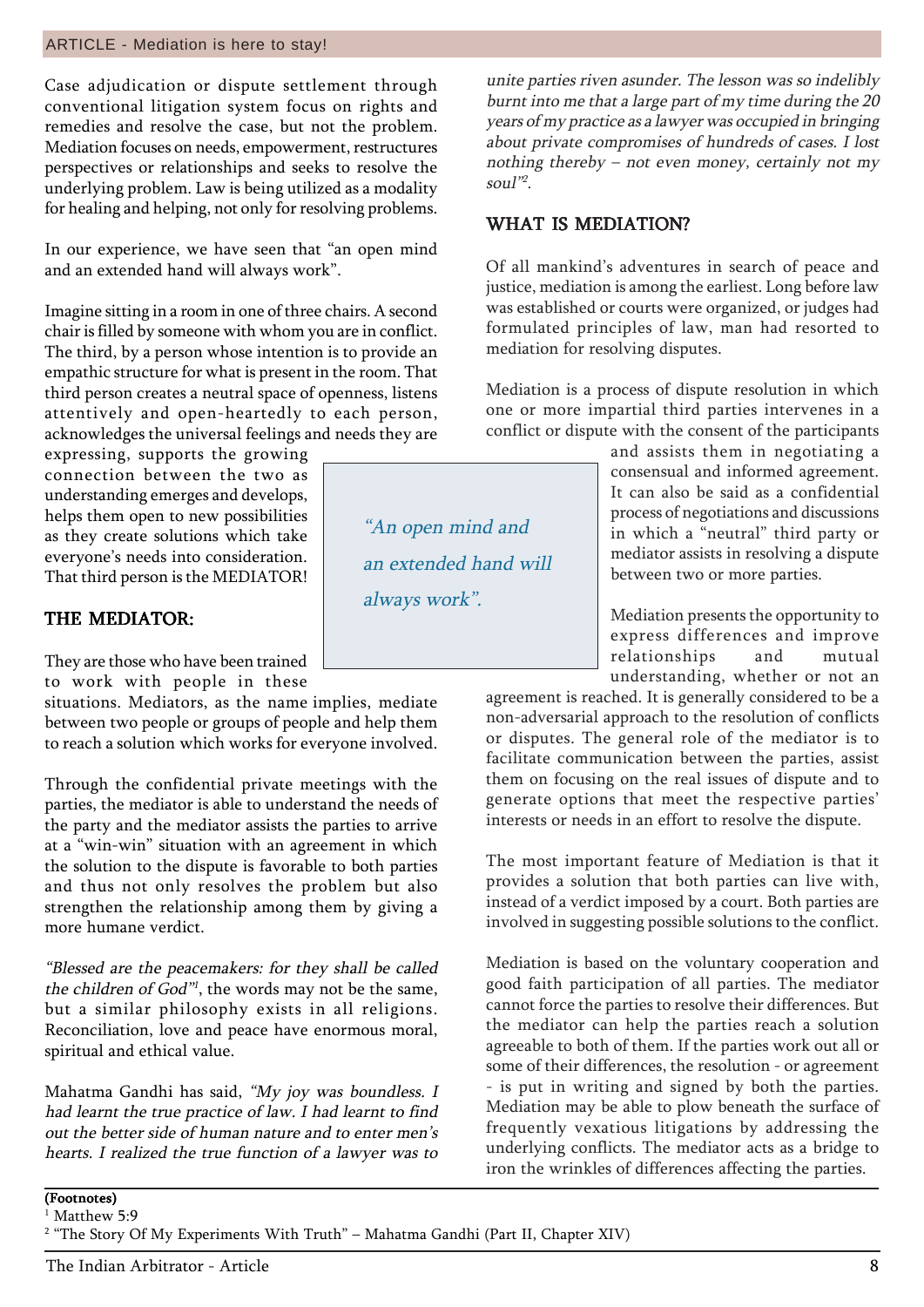#### ARTICLE - Mediation is here to stay!

Mediation differs from arbitration, in which the third party (arbitrator) acts much like a judge in an out-ofcourt, less formal setting but does not actively participate in the discussion. Unlike a judge or an arbitrator, a mediator does not decide what is right or wrong or make suggestions about ways to resolve a problem. A mediator seeks to help parties to develop a shared understanding of the conflict and to work toward building a practical and lasting resolution. Mediation serve to identify the disputed issues and to generate options that help disputants reach a mutually-satisfactory resolution. It offers relatively flexible processes; and any settlement reached should have the agreement of all parties. This contrasts with litigation, which normally settles the dispute in favour of the party with the strongest argument.

Mediation is different from counseling, therapy or advocacy. The mediator does not take sides or push for any one solution. Mediators maintain a neutral role. Mediation focuses on the future, not the past, and what will resolve the conflict. Mediation does not replace the need for legal advice or counseling if your "rights" in a situation are the concern.

#### WHY MEDIATION?

If you have given up on negotiating a settlement of your dispute directly with the other party, mediation may be the best way to solve it. Compared to a lawsuit, mediation is quick, private, fair, and inexpensive. And, if your dispute is with someone that you need to deal with in the future  $-$  such as an employer, landlord, neighbour, business partner, or co-parent - mediation will help you resolve your disagreement without destroying your relationship.

In a lawsuit, no matter whether you have won or lost, it is usually a loss. Litigation is public. People lose their sense of privacy. It is slow, it is overburdening. Mediation and other forms of conflict resolution empower people to take control of their own lives and find creative solutions that work for them. Further we avoid the economic disadvantage because we spend so much on litigation.

Abraham Lincoln has said, "Discourage litigation. Persuade your neighbours to compromise whenever you can... the nominal winner is often the real loser in fees, in expenses and waste of time $"$ <sup>1</sup>.

#### ADVANTAGES OF MEDIATION: ADVANTAGES MEDIATION:

As mentioned earlier, in addition to the fact that it is voluntary, mediation is a much less formal process than

arbitration or litigation. Sessions are usually scheduled at a time and location convenient to all parties. Because the parties are directly responsible for developing the terms of an agreement, they are more likely to keep the agreement. Participants in mediation reach agreements about 80% of the time and keep those agreements about 90% of the time. Even if a written agreement is not reached, parties may lay groundwork for future agreements by opening lines of communication.

Advocates of mediation say that mediation can address each of these issues:

- o diverting cases from court,
- o building bridges between communities, and
- o transforming society into a more tolerant, understanding people.

Another benefit is that mediations remain under wraps, whereas court cases are usually in the public domain. The process is also far less intimidating than a courtroom. Most often, the parties feel empowered by the process as they have been directly involved in negotiating the outcomes.

The driving motivation behind mediation is to find a solution. Mediation need not be viewed as a process by which the mediator helps people come to a resolution. It could be viewed as a process by which the mediator helps people go to the next step; whether it is clarifying a thought process, communicating with another person, or simply organizing a person's thinking. The mediator can support and focus the party's thinking.

#### WHO CAN MAKE A GOOD MEDIATOR?

There is no simple answer to this question. There can be no one predictor of success as a mediator. Successful mediators come from many different backgrounds and have varied life experiences. A competent mediator is an effective conflict manager. Competence depends partly on the type of the dispute and the parties' expectations. It also depends on whether the mediator has the right mix of acquired skills, training, education, experience and natural abilities to help resolve the specific dispute.

A good mediator will probably have many of the following qualities:

- o Overall "people" skills
- o Good verbal and listening skills
- $\Omega$  Thinks "out of the box"
- o Helps people work together as a team

(Footnotes)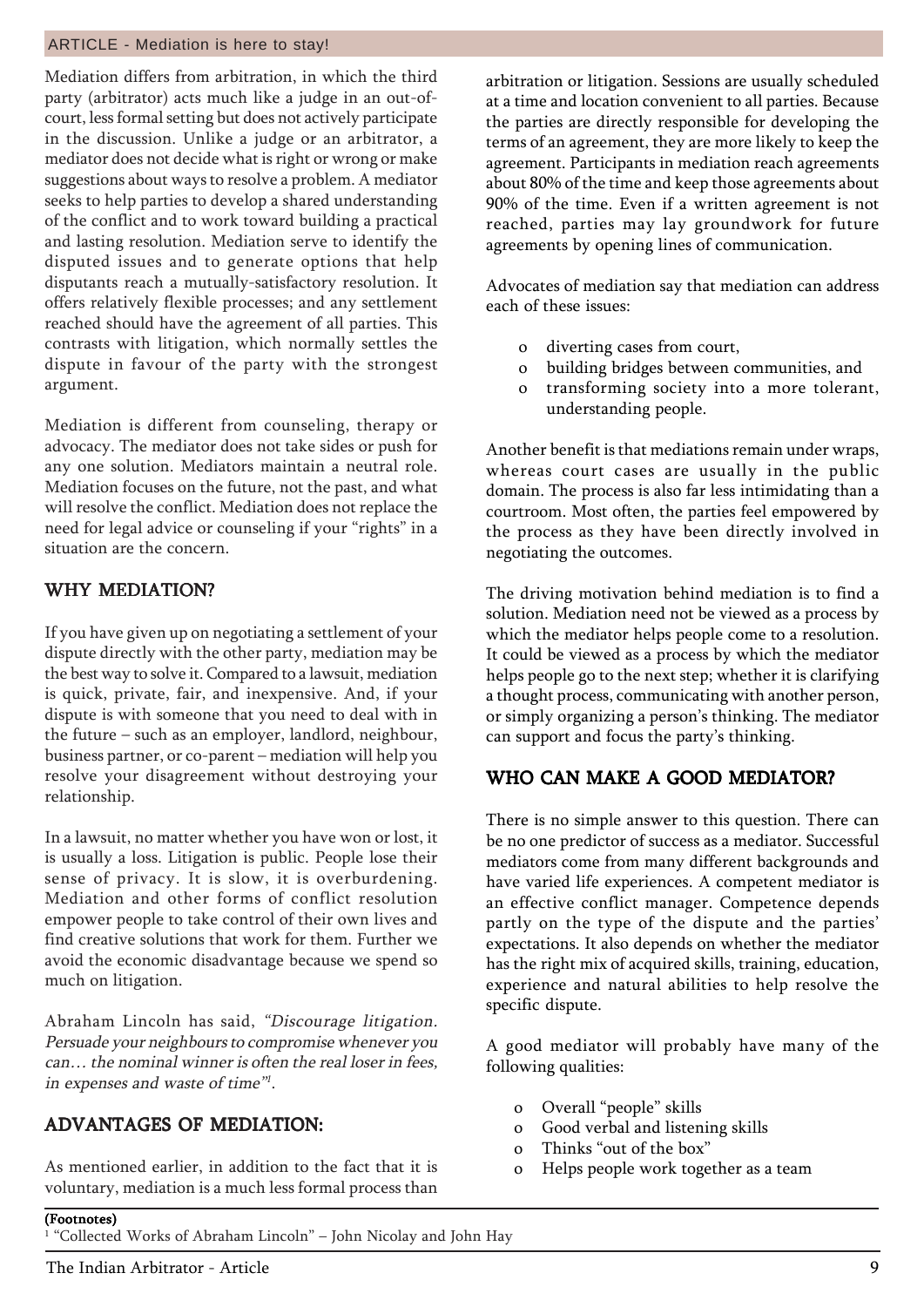- o Impartial
- o Respect for the parties
- o The ability to gain the parties' confidence
- o Knowledge of the mediation process
- o Brings a balanced approach to control of the process
- o Initiative and the confidence to use it
- o Reflective
- o Trustworthy
- o Dependable
- o Keeps information confidential
- o Ability to remain calm under pressure.

I have often found that one of the core strengths of a mediator is to have a sense of humour and the ability to use humour appropriately to lighten the tone or refocus people away from a slide into some very unhelpful place. It is a skill that parties appreciate but it is not necessarily one that they think of when they look to appoint a mediator.

Apart from the above qualities, knowledge on mediation process, ethical standards and the code of conduct are some of the important norms that a mediator should possess.

Before we go further, I would like to give one discussion of mediation in history shortly before world-war II.

#### ìFar East: Mediation: Itís Wonderful ìFar East: Mediation: Wonderful<sup>1</sup>

The war between Thailand and French Indo-China ended last week. The victor was Japan. Nobody had asked Japan to mediate the quarrel, which had gone on intermittently in the swampy jungles along the Mekong River since October, but fortnight ago Tokyo offered its services. When the offer was not immediately accepted, Japan became insistent, threatening. Nipponese warlords insisted that, as "the most stabilizing power in the Far East," Japan alone had the right to settle Oriental differences. Under duress Vichy, then Thailand, accepted.

Last week the stage was set for mediation, Nipponese style. The Japanese cruiser Natori steamed into Saigon harbor. Off the southeast Indo-Chinese coast appeared two Japanese aircraft carriers, two cruisers and two torpedo boats. Planes from the carriers cruised low over the city. At an appointed hour six French and six Thai delegates were taken aboard the Natori, where seven white-uniformed Japanese officers headed by Chief of the Japanese Military Mission in Indo-China Major

#### (Footnotes)

 $^1$  Time Magazine – February 10, 1941

The Indian Arbitrator - Article 10

General Raishiro Sumita received them with bows and toothy smiles.

Tea was served; then the delegates prepared to mediate. Before either Thailand or Indo-China could present a claim or grievance, Japan handed both a bill for her services as mediator  $-$  to be paid in advance. She demanded: a virtual monopoly over Indo-China's production of rice, rubber and coal; a free hand to exploit Indo-Chinaís natural resources; military garrisons along the Chinese frontier; Japanese inspectors at all Indo-Chinese customs houses; a naval base at strategic Camranh Bay and defense concessions at Saigon; air bases throughout Indo-China. From Thailand she demanded a naval base in the Gulf of Siam for a fleet of 15 battleships, cruisers and auxiliary craft. Unless the terms were accepted on the spot, it was intimated, naval units would go into action and invasion of both countries would follow. The delegates signed.

Smiles returned to Japanese faces, tea cups were refilled and an armistice creating a twelve-mile buffer zone between the Indo-Chinese and Thai forces was quickly arranged. Peace talks were postponed for a later meeting in Tokyo, when claims would be settled and peaceful collaboration in the New Asiatic Order discussed.

The bows were deeper and smiles toothier as Japan's mediators sent the delegates ashore."

Reading it now, many mediators may wonder, how this could ever happen. We should understand that people are not born into this world knowing how to solve conflicts. As we grew up we observed others: our parents, teachers, elders, leaders etc. as to how they resolved conflicts. We copied them, imitated them or tried to improve on them and we began to use different strategies out of the different problem-solving methods we saw and copied. But when we were faced with bigger issues, more complicated issues, we found nothing worked to resolve the dispute. But we continued doing the best we could, having no idea there could possibly be other methods that could have more peacefully and successfully resolved our disputes.

I firmly believe that to make mediation effective and professional, appropriate training on mediation techniques should be mandatory. If conflict resolution skills and mediation strategies are taught to all people, humanity would be able to live in peace with themselves, each other, and our environment.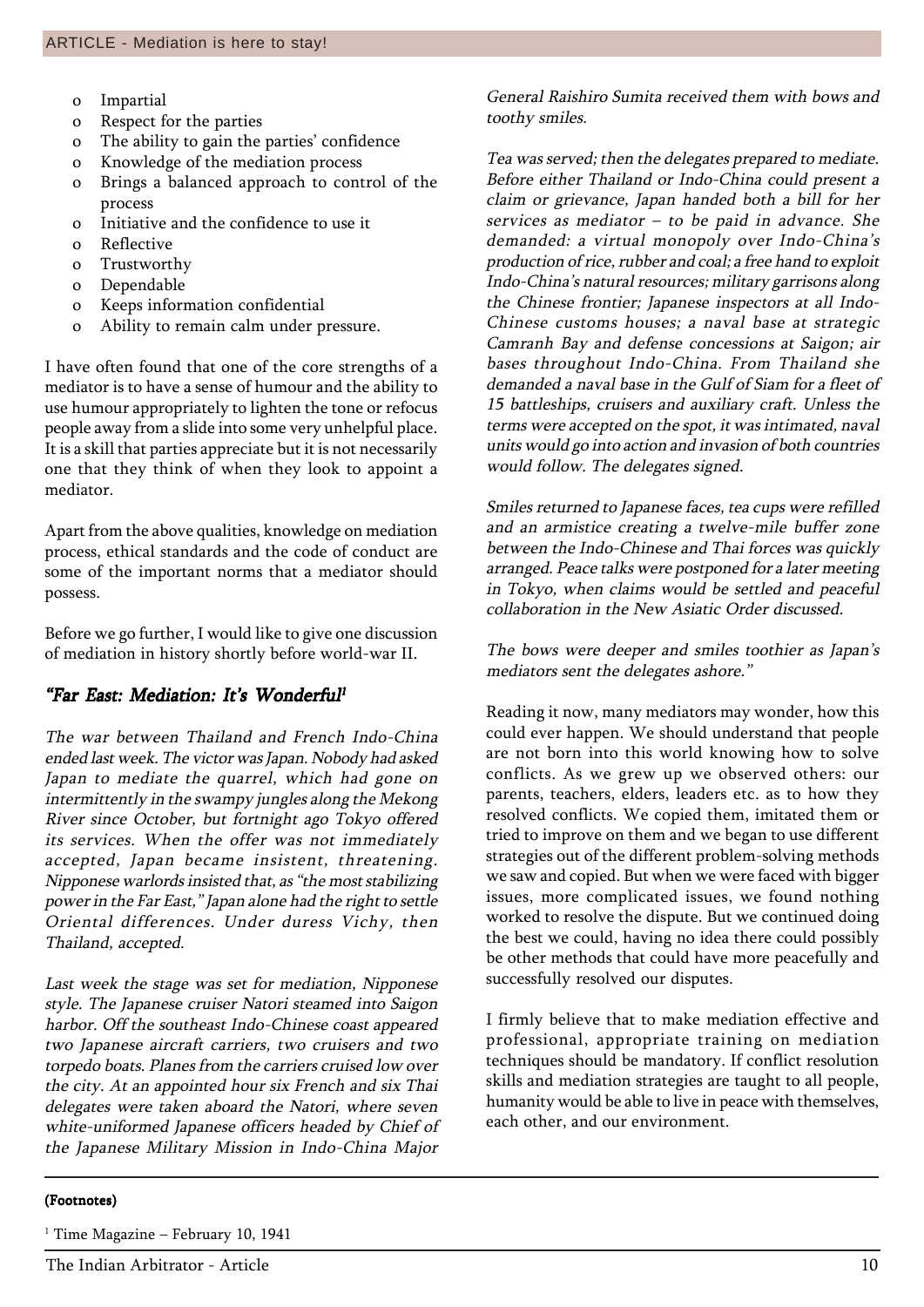Michael McIlwrath, Chairman of the International Mediation Institute at the Hague has stated, "To emerge as a profession, mediation must be globally understood and accepted; where competent mediators apply transparent high standards, and are instinctively regarded as professionals regardless of their background; where users see mediation as an opportunity and are more inclined to accept than reject a proposal to engage a mediator; where there are enough competent mediators from all cultures and technical fields that the most suitable mediator can easily be identified. The creation of IMI is an opportunity for mediation to leave behind its status quo as a local niche activity and become a truly global profession. But can the leading players drive the necessary changes to the current environment to make it happen?"<sup>1</sup>

(To be continued...)

#### (Footnotes)

<sup>1</sup> IMI Annual Review 2009

(Authot: Anil Xavier is a lawyer and an IMI Certified Mediator. He is a Member of the Independent Standards Commission of the International Mediation Institute at The Hague. He is also a Charter Member and currently the President of the Indian Institute of Arbitration & Mediation. He can be reached at anilxavier@arbitrationindia.com. Article first published in the "Indian Yearbook of International Law and Policy  $2010$ ")

#### Think  $\,\cdots\,$ **T r a p !**

A mouse looked through the crack in the wall to see the farmer and his wife open a package. What food might this contain? He was devastated to discover it was a mousetrap.

Retreating to the farmyard, the mouse proclaimed the warning, "There is a mousetrap in the house! There is a mousetrap in the house!"

The chicken clucked and scratched, raised her head and said, "Mr. Mouse, I can tell this is a grave concern to you, but it is of no consequence to me. I cannot be bothered by it."

The mouse turned to the pig and told him, "There is a mousetrap in the house." The pig sympathized but said, "I am so very sorry, Mr. Mouse, but there is nothing I can do about it but pray. Be assured you are in my prayers."

The mouse turned to the cow. She said, "Wow, Mr. Mouse. I'm sorry for you but it's no skin off my nose."

So, the mouse returned to the house, head down and dejected to face the farmer's mousetrap alone.

That very night a sound was heard throughout the house; like the sound of a mousetrap catching its prey. The farmer's wife rushed to see what was caught. In the darkness, she did not see it was a venomous snake whose tail the trap had caught. The snake bit the farmer's wife. The farmer rushed her to the hospital and she returned home with a fever.

Everyone knows you treat a fever with fresh chicken soup, so the farmer took his hatchet to the farmyard for the soup's main ingredient. But his wife's sickness continued, so friends and neighbors came to sit with her around the clock. To feed them, the farmer butchered the pig. The farmer's wife did not get well; she died. So many people came for her funeral that the farmer had the cow slaughtered to provide enough meat for all of them.

So, the next time you hear someone is facing a problem and think it doesn't concern you, remember when one of us is threatened, we are all at risk.

REMEMBER: EACH OF US IS A VITAL THREAD IN ANOTHER PERSON'S TAPESTRY; OUR LIVES ARE WOVEN TOGETHER FOR A REASON.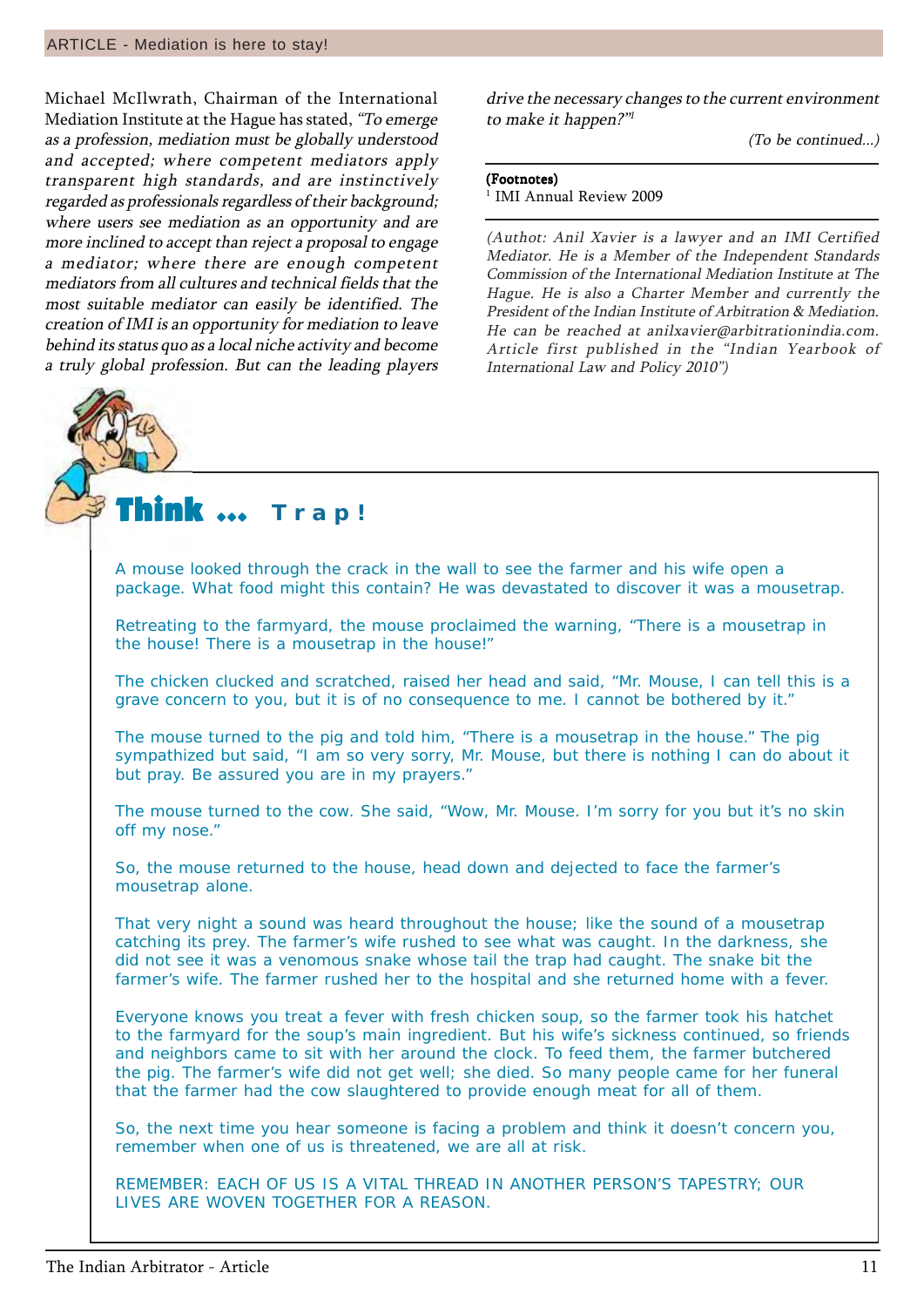## $\emph{ews} \ \mathcal{C}$  Events



## ICC International Commercial Mediation Competition

The 5<sup>th</sup> ICC International Commercial Mediation Competition was held in Paris from February 6 – 10, 2010. Nottingham Trent University in the United Kingdom won the first place, with the University of South Wales in Australia taking the second place and Osgoode Hall School of Law in Canada taking the third place.

The first prize won by Nottingham Trent University comes with a  $\cdot$ 1500 cheque, one year subscription to ICC International Court of Arbitration Bulletin, the ClArb "International journal of Arbitration, Mediation & Dispute Management", a copy of the book, "Settling Your Case Through Mediation: A Strategic Guide for Corporate Counsel" by Gary P. Poon and a copy of the book, "Mediation Representation - Advocating in a Problem-Solving Process" by Harold I. Abramson for each student. The prize also includes internships with ICC Dispute Resolution Department and with the Paris Offices of Lovells, Orrick and Clifford Chance.

With a view towards training the lawyers to better meet the dispute resolution needs of today's cross-cultural market, the competition gives students the opportunity to test their problem-solving skills in a moot international mediation. Professional mediators with a diverse range of expertise participate as volunteer mediators and judges. The ICC Commercial Mediation Competition is the only international commercial mediation moot. The competition is open to Universities from all over the world. The competition consists of two parts – written and oral advocacy. Competitors have to apply the ICC's Amicable Dispute Resolution (ADR) Rules to solve the problem devised by a special drafting committee of international mediation specialists during three days of preliminary rounds. Student teams are divided into requesting party and responding party in mock mediation sessions, where team members act out the role of counsel and client before a mediator and two judges.

The competition has expanded considerable since it was first held in 2006. In its initial year teams from 13 Universities and 28 professionals participated, while in 2010, 44 Law Schools from 18 countries and 100 professionals participated. Thirty five nationalities were represented in the contest.

Four teams from India had participated in this year's competition. They were, Tamil Nadu Dr. Ambedkar Law University, National Law School of India University - Bangalore, Gujarat National Law University, Gandhinagar Gujarat and National Law Institute University - Bhopal

The competition was followed by a one-day international conference on mediation for cross-border commercial disputes, which was co-hosted by ICC and American Bar Association. The next year's competition will be scheduled from  $4 - 9$ , February 2011.

## Richard Millen passed away

Richard Millen (89) was one of those whose inspiration created organizations that have become pillars of the southern California mediation universe. He was the motive power that helped to create the first court-annexed mediation program with the Los Angeles Superior Court (now the largest court and largest mediation program in the world). He was a trainer with the Neighborhood Justice Center, now Dispute Resolution Services (DRS) and a division of the Los Angeles County Bar (an adoption he never sanctioned). Richard was one of the first interdisciplinary-trained mediators. Richard is survived by his wife, Mary Alice, four adult children, several grandchildren, and a community of thousands of mediators scattered throughout southern California and well beyond.